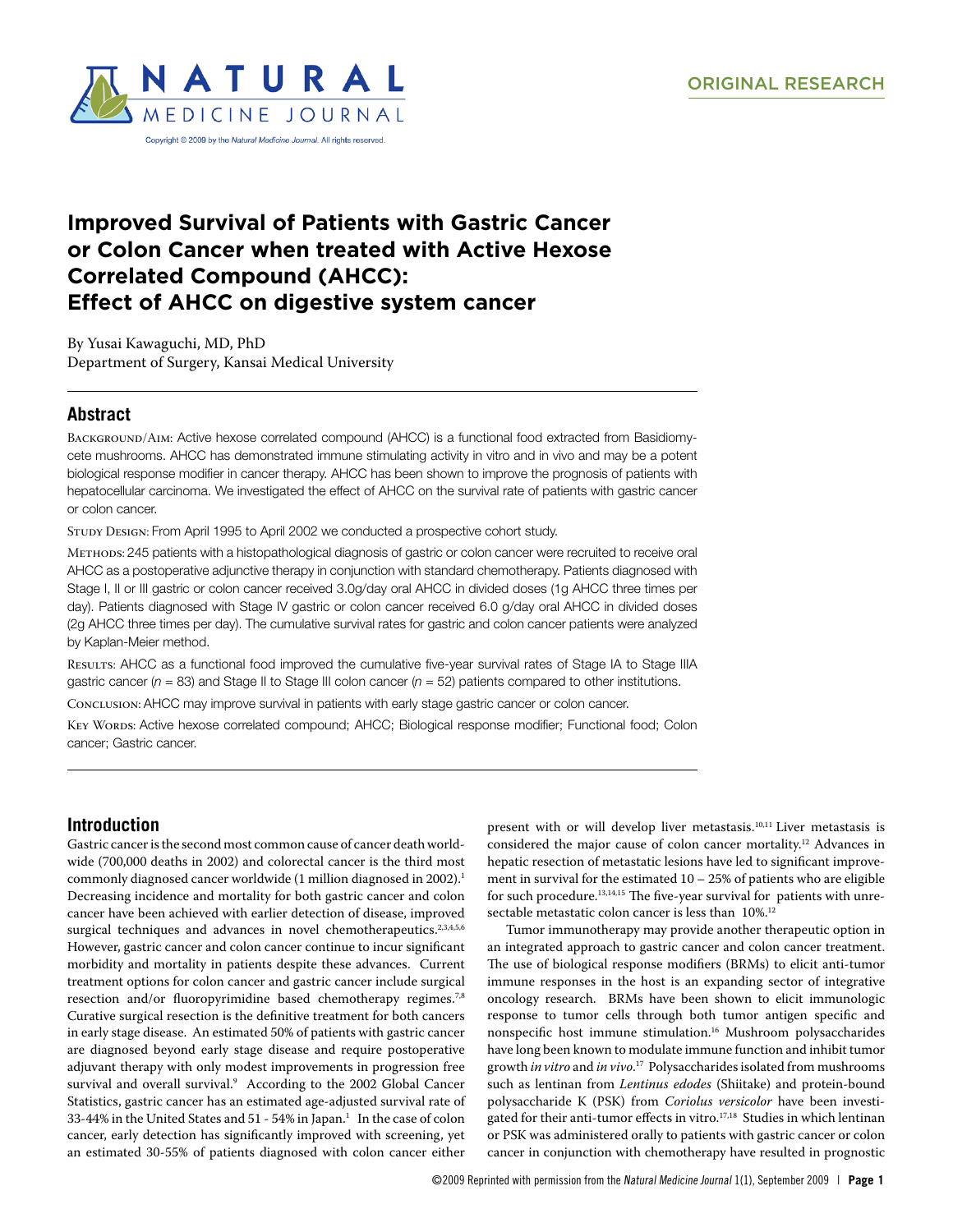improvements.19,20,21,22 We investigated a unique mushroom polysaccharide, active hexose correlated compound (AHCC), for its potential immunotherapeutic role in gastric cancer and colon cancer.

Active hexose correlated compound (AHCC; Amino Up Chemical Co, Ltd., Sapporo, Japan) is a functional food that is prepared as an enzyme-fermented extract of Basidiomycete mushrooms.<sup>43</sup> AHCC is a potent biological response modifier capable of increasing innate and adaptive immune activity *in vivo*<sup>23,24</sup> and in humans.<sup>25</sup> Studies show that AHCC may stimulate an anti-tumor immune response in humans that could improve cancer treatment outcomes. In patients with hepatocellular carcinoma, oral administration of AHCC resulted in improved prognosis, quality of life and significant increase in overall survival.26,27 When added to chemotherapeutic regimens in vivo, AHCC also demonstrated enhanced treatment efficacy.<sup>28,29</sup> No studies have yet reported the effect of AHCC on gastric cancer or colon cancer. AHCC is well tolerated with minimal adverse effects noted by healthy volunteers.<sup>30</sup> A study evaluating the hepatic metabolism of AHCC found that AHCC induced CYP2D6 at a rate similar to that of rifampicin.31 Patients receiving AHCC concurrently with other medications should be monitored closely for possible drug interactions with substrates of the CYP2D6 pathway.

The purpose of this study was to evaluate the potential for AHCC to improve overall survival in postoperative gastric and colon carcinoma patients receiving standard chemotherapy. The primary endpoint of this study was cumulative five-year survival.

### **Patients and Methods**

From April 1995 to April 2002, surgical patients who received a histopathological diagnosis of primary gastric or colon cancer at our hospital were recruited to receive AHCC as a postoperative adjunctive therapy in conjunction with standardized chemotherapy. Patients were recruited at our hospital by physician recommendation. The aim of this study was explained to all patients in advance and informed consent was obtained.

In all patients with primary gastric or colon cancer, stage of cancer, progression, invasion, metastasis to lymph nodes, and remission were diagnosed according to the *Guidelines for Gastric Cancer* (13th edition)<sup>32</sup> or the *Guidelines for Colon Cancer* (6th edition).<sup>33</sup> The study protocol conformed to the ethical guidance of our institute and was approved by the institutional review committee.

#### **1. Gastric cancer**

132 patients diagnosed with gastric cancer were recruited to receive AHCC as a postoperative adjunctive therapy. The male:female ratio of patients was 2 to 1 and the average age was 62.5 years old (28 - 82 years old). Clinical staging of patients included 32 with Stage IA, 27 with Stage IB, 13 with Stage II, 11 with Stage IIIA, 14 with Stage IIIB and 35 with Stage IV gastric cancer. (Table 1) Patients Stage IA to Stage IIIB received 3.0 g/day of AHCC orally in divided doses, self-administered as 1g of powdered AHCC three times per day. Patients with Stage IV disease received 6.0g/day of AHCC orally in divided doses, self-administered as 2g of powdered AHCC three times per day. (Table 2) Patients with Stage I gastric cancer received no chemotherapy as per current treatment guidelines. Patients with Stage II to Stage IV disease were treated with a combination low-dose FP therapy of 250 mg/day of 5-fluorouracil (5-FU) and 5 mg/day of cis-diamminedichloroplatinum(II)a (CDDP) 5 times per week for 4 weeks. Low dose FP therapy was initiated 3 weeks postoperatively and was followed by oral administration of the fluoropyrimidine UFT (tegafur and uracil).

#### **2. Colon Cancer**

113 patients diagnosed with colon cancer were recruited to receive AHCC as a postoperative adjunctive therapy. The ratio of male to female was one to one and the average age was 58.3 years old (26 - 85 years old). Clinical staging of patients revealed 5 with Stage 0, 28 with Stage I, 16 with Stage II, 21 with Stage IIIA, 15 with Stage IIIB and 28 with Stage IV disease. (Table 3) Patients Stage 0 to Stage IIIB received 3.0 g/day of AHCC orally in divided doses, self-administered as 1g of powdered AHCC three times per day. Patients with Stage IV disease received 6.0 g/day of AHCC orally in divided doses, self-administered as 2g of powdered AHCC three times per day. (Table 4) Patients with Stage I disease received no chemotherapy as per current treatment guidelines. Patients with Stage II to IV disease were treated with a low -dose irinotecan (CPT-11) therapy of 8 mg/day for 4weeks (5 times a week). CPT-11 therapy was initiated 3 weeks postoperatively and was followed by oral administration of the fluoropyrimidine UFT.

The cumulative survival rates of gastric and colon cancer patients were analyzed by the Kaplan-Meier method.

## **Results**

### **Gastric Cancer**

The cumulative survival rates for patients in this study with gastric cancer are represented in Table 5. Five-year survival rate was 100% for Stage IA and Stage IB gastric cancer patients. Although both two-year survival rates for Stage II and Stage IIIA gastric cancer were 100%, fiveyear survival rates were 92.3% and 82.8%, respectively. In Stage IIIB patients, one-year survival rate was 100% and five-year survival rate was 35.7%. One-year and five-year survival rates for Stage IV gastric cancer patients were 28.6% and 14.3% respectively. The median cumulative survival rate for gastric cancer patients in this study was 3.2 years.

Table 6 compares the cumulative five-year survival rates for gastric cancer patients in our study with the survival rates at other Japanese institutions. The Japanese Gastric Cancer Association (JGCA) has reported five-year survival rates for gastric cancer as follows: Stage IA 93.4%, Stage IB 87.0%, Stage II 68.3%, Stage IIIA 50.1%, Stage IIIB 30.8%, and Stage IV 16.6%.34 The Guidelines for Gastric Cancer (12th edition) stated that five-year cumulative survival rates at other institutions were as follows: Stage IA 91.5~93.4%, Stage IB 85.5~88.7%, Stage II 74.9~75.9%, Stage IIIA 53.6~61.7%, Stage IIIB 40.4~42.4%, Stage IVA  $14.3{\sim}19.7\%$ , and Stage IVB  $4\%$   $.^{35,36,37}_{ }$  Patients with gastric cancer who received postoperative adjunctive chemotherapy (Stage II – IV only) and AHCC at our institution incurred cumulative five-year survival rates of Stage IA 100%, Stage IB 100%, Stage II 92.3%, Stage IIIA 82.8%, Stage IIIB 35.7%, and Stage IV 14.3%. Higher cumulative five-year survival rates were achieved in our study compared to other institutions for Stage IA to Stage IIIA gastric cancer patients. Patients with stage IIIB – IV gastric cancer who participated in our study experienced similar five-year survival rates as those reported by the JGCA and other institutions.

#### **Colon Cancer**

The cumulative five-year survival rate for patients in this study with colon cancer is represented in Table 7. Five-year survival rates for Stage 0, Stage I and Stage II colon cancer were 100%. In Stage IIIA colon cancer patients, three-year and five-year survival rates were 100% and 95.2%, respectively. One-year survival rate for Stage IIIB colon cancer was 86.7%, and five-year survival rate was 73.3%. In Stage IV colon cancer patients one –year survival rate was 46.4% and five-year survival rate was 7.1%. The median cumulative survival rate for colon cancer patients in this study was 3.6 years.

Table 8 represents the cumulative five-year survival rates for colon cancer patients in our study compared to the survival rates at other Japanese institutions. The five-year cumulative survival rates for colon cancer patients reported by other Japanese institutions are as follows: Stage 0 100%, Stage I 93 - 100%, Stage II 81 - 88%, Stage IIIA 73 - 76%, Stage IIIB 63-78%, and Stage IV 0 - 17%. 38, 39, 40 Patients with colon cancer who received postoperative adjunctive chemotherapy (Stage II – IV only) and AHCC at our institution incurred cumulative five-year survival rates of Stage 0 100%, Stage I 100%, Stage II 100%, Stage IIIA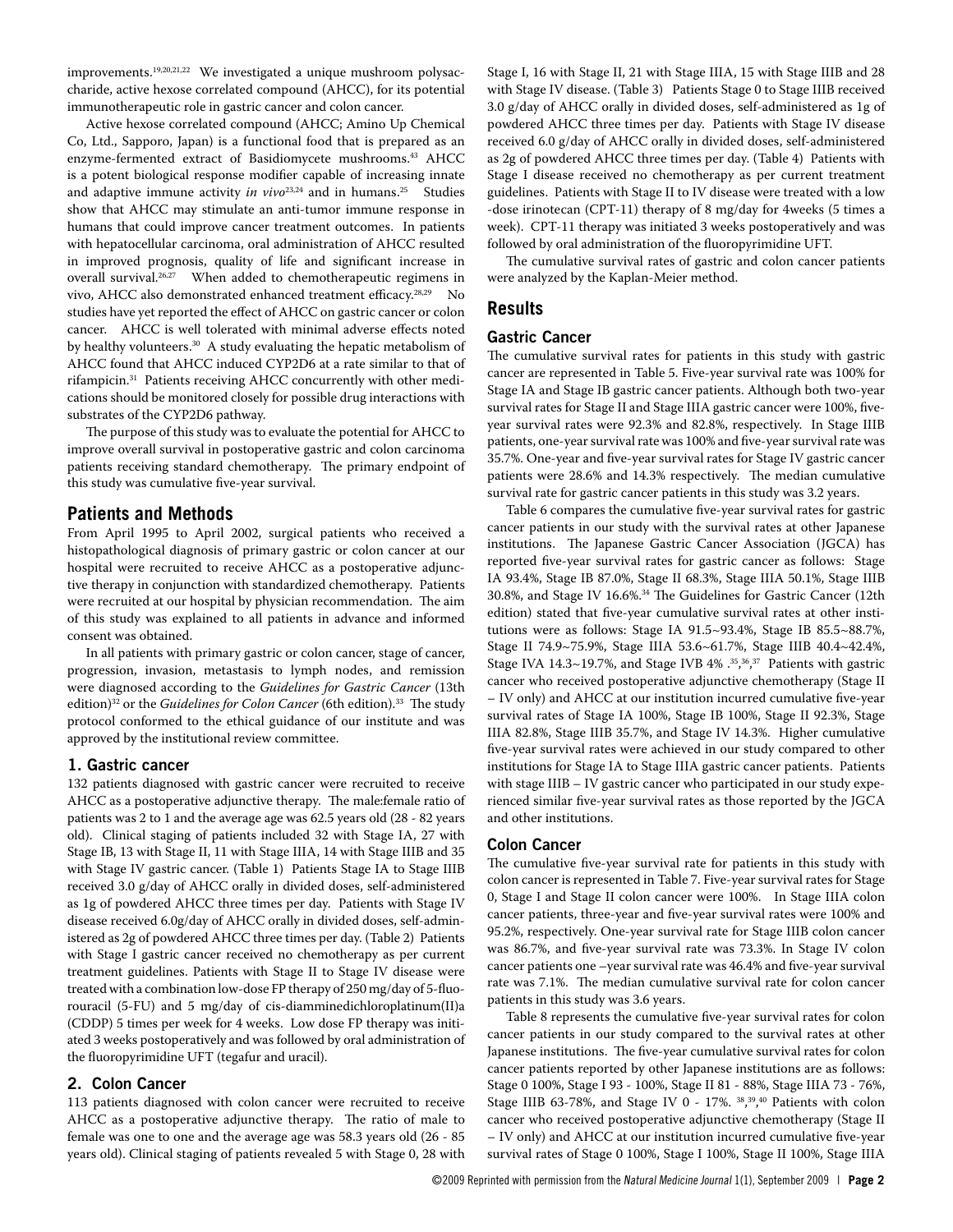95.2%, Stage IIIB 73.3%, and Stage IV 7.1%. Patients with Stage II and Stage IIIA colon cancer who received oral AHCC with adjunctive chemotherapy at our institution showed improved cumulative survival rates compared to other institutions, but there was no improvement in survival for patients with Stage 0 – I nor Stage IIIB – IV disease.

## **Discussion**

In postoperative gastric cancer and colon cancer therapy, a combination of AHCC as a functional food improved the cumulative survival rates of Stage IA to Stage IIIA gastric cancer patients and Stage II to Stage III colon cancer patients. No improvement in cumulative survival was noted for patients with late stage gastric cancer or colon cancer, nor for very early stage colon cancer.

Investigation into the clinical efficacy of AHCC as an adjunctive anti-tumor agent has previously been limited to hepatocellular carcinoma.26,27 In a small, randomized, placebo controlled study, administration of oral AHCC for 3 months to patients with advanced hepatocellular carcinoma resulted in significant improvement in prognosis and quality of life. 27 Another small, non-randomized, non-placebo controlled study showed significant increase in overall survival rate and reduced recurrence in postoperative hepatocellular carcinoma patients receiving oral AHCC compared to controls. 26 AHCC also appears to enhance the efficacy of certain chemotherapeutics while reducing toxicity in vivo. AHCC co-administered with cisplatin (cis-diamine-dichloroplatinum (II) or CDDP) to tumor-bearing mice resulted in significantly reduced tumor size and weight as well as decreased cisplatin-induced body weight loss, anorexia, nephrotoxicity and hematopoietic toxicity compared to control mice receiving cisplatin alone.28 In another study, ACHH administered in conjunction with UFT (tegafur and uracil) to rats with transplanted mammary adenocarcinoma resulted in a significant decrease in tumor size and weight and decreased metastasis to lymph nodes compared to control rats receiving UFT alone. 29 No studies have previously examined the efficacy of administering AHCC in conjunction with standard chemotherapy for patients with gastric or colon cancer.

Mushrooms have been used by traditional healers to prevent and treat disease for thousands of years.19 Research over the past 50 years has revealed the ability of mushrooms to inhibit tumor growth and modulate immune function in vitro and in vivo.17 The immune stimulating and anti-tumor activity of mushrooms is attributed to β-glucans found in the polysaccharide fraction.<sup>41</sup> β-glucans have been shown to stimulate the activity and proliferation of a multitude of immune cells that span both the innate and adaptive immune response, including monocytes, macrophages, natural killer (NK) cells, neutrophils, dendritic cells and cytotoxic T cells. 42 Another bioactive constituent found in AHCC,  $\alpha$ -1,4-glucan polysaccharide, is attributed to the immune stimulating activity of AHCC.<sup>43</sup> Clinical studies in Japan have shown improved outcomes in gastric and colorectal cancer with administration of mushroom polysaccharides such as such as lentinan from Lentinus edodes (Shiitake) and protein-bound polysaccharide K (PSK) from Coriolus versicolor. 44, 45, 46, 47 In our investigation, AHCC as a functional food improved the cumulative survival rates of postoperative gastric cancer and colon cancer patients.

AHCC is believed to mediate its effects on the host through both the innate and adaptive immune responses in vivo23 and in humans.30,48 In one study, mice fed AHCC followed by inoculation with either melanoma or lymphoma cells resulted in activation and proliferation of innate immune natural killer (NK) cells and gamma delta T cells.23 This study also reported delayed tumor development, reduced tumor size and stimulation of tumor antigen specific T lymphocytes in mice administered AHCC compared to controls. AHCC appears to also stimulate an immune response in humans. A group of healthy volunteers who ingested 3.0 g/day AHCC showed a significant increase in dendritic cell proliferation and activity.30 In another study, two weeks

of 3.0 g/day oral ingestion of AHCC by eleven patients with different types of advanced cancer resulted in a 2.5 fold increase of NK cell activity above baseline in nine of the eleven patients.<sup>48</sup> NK cells and dendritic cells are believed to be integral to both non-specific (innate) and tumor antigen specific (adaptive) immune activation against tumor cells.49, 50, 51 Further research is needed to better understand the molecular mechanisms of immune modulation by AHCC and to explore the potential use of AHCC in the treatment of cancer.

The results of this study are limited by small size and lack of randomization to treatment group and control group. Cumulative survival rates were only comparable to survival rates published by other Japanese institutions. The Japanese Gastric Cancer Association published the first version of the gastric cancer treatment guidelines in March, 2001.34 This clinical trial mostly corresponded to the guidelines, but this assessment was retrospective. In particular, extensive debulking surgery has been standard treatment in Stage IV gastric cancer patients since 1995. Stage IV Colon cancer patients as well as gastric cancer patients in this study received extensive debulking surgery when appropriate. Prior to this study there have been no clinical trials performed to assess the adjunctive therapeutic efficacy of AHCC in gastric and colon cancer.

## **Conclusion**

For seven years, from April 1995 to April 2002, AHCC was combined as a postoperative adjunctive therapy, and the results were obtained as follows:

1. In gastric cancer patients from Stage IA to Stage IIIA, five-year cumulative survival rates for patients were superior to that of other Japanese institutions. No survival benefit was noted in patients Stage IIIB to Stage IV gastric cancer.

2. In colon cancer patients from Stage II to Stage IIIA, five-year cumulative survival rates were superior to that of other Japanese institutions. No survival benefit was noted in patients Stage 0 - I or Stage IIIB – IV colon cancer.

In the search for more effective ways to treat cancer, tumor immunotherapy is a promising frontier for integrative cancer therapeutics. AHCC is a potent biological response modifier that warrants further investigation as an adjunctive immunotherapeutic in gastric and colon cancer treatment.

*Medical Editor's Note: Some aspects of the above study preclude a definitive conclusion that AHCC intervention will increase survival of patients with early stage gastric or colon cancers. While the study indicates a trend toward increased survival in comparison to historical controls, statistical significance is not assigned to these trends thereby making it impossible to make a definitive conclusion that AHCC prolonged survival.* 

*Conflict of Interest Disclosure: The author does not have any conflicts of interests associated with this study.*

Tables and References to follow: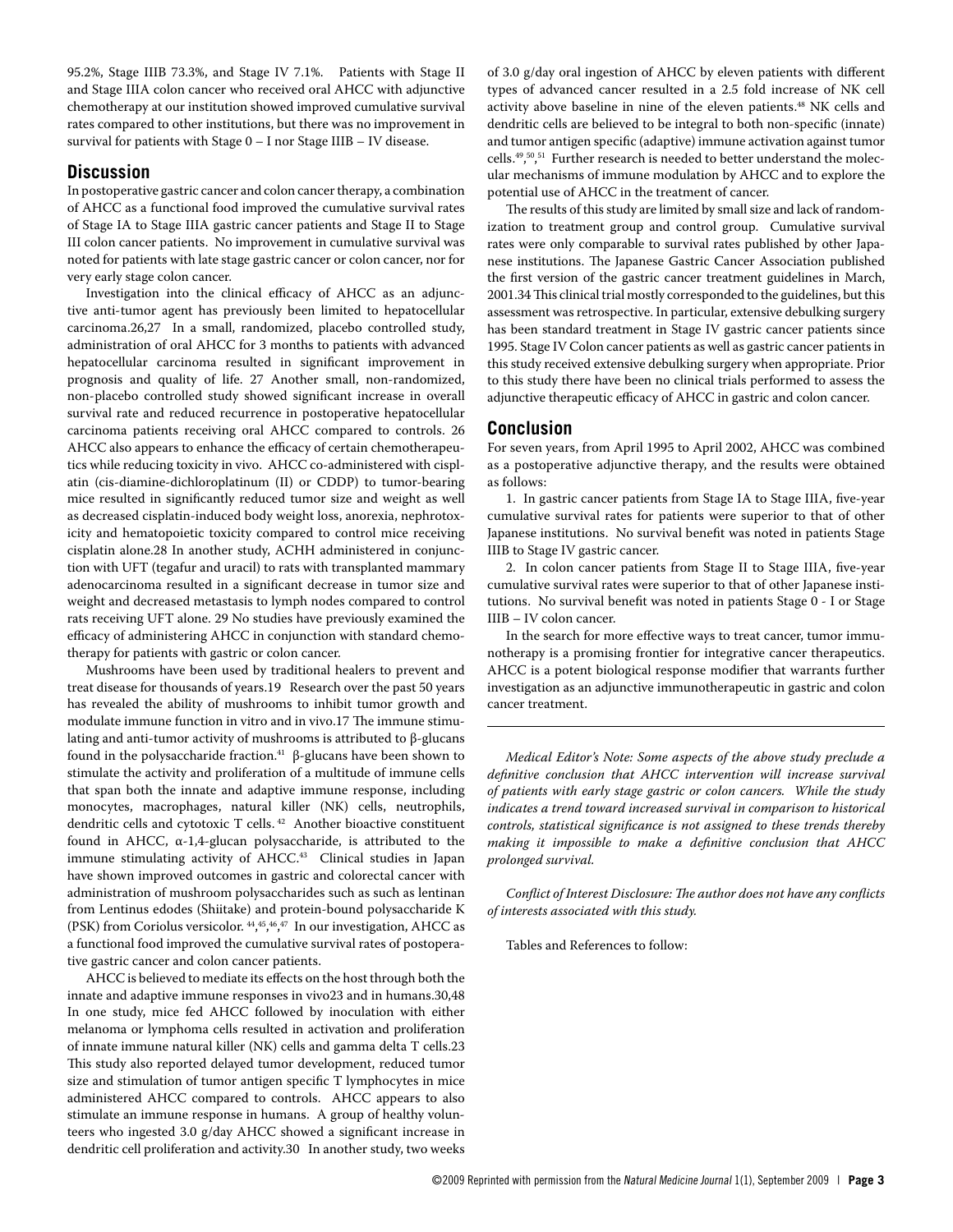Table 1 Gastric cancer stage at diagnosis for patients treated with AHCC.

| Stage                 | Number of Patients |
|-----------------------|--------------------|
| Stage IA              | 32                 |
| Stage IB              | 27                 |
| Stage $\mathbb I$     | 13                 |
| Stage III A           | 11                 |
| Stage $I\mathbb{I}$ B | 14                 |
| Stage IV              | 35                 |
| <b>Total Patients</b> | 132                |

Table 2 Treatment strategy for gastric cancer

| 1. Surgery                         |                                                   |  |
|------------------------------------|---------------------------------------------------|--|
| Stage I A. I B                     | Limited operation                                 |  |
| $Stage II$ , $IIA$ , $IIB$         | Standard operation                                |  |
| Stage IV                           | Extended operation and debulking operation        |  |
| 2. Chemotherapy                    |                                                   |  |
| Stage IA, IB                       | Limited operation                                 |  |
| Stage $\mathbb{I} \sim \mathbb{N}$ | Low-dose FP treatment:                            |  |
|                                    | $5-FU^{\dagger}$ : 250 mg/day $\times$ 4 weeks    |  |
|                                    | $CDDP2$ : 5mg/day $\times$ 5days $\times$ 4 weeks |  |
|                                    | Oral Fluoropyrimidine:                            |  |
|                                    | $UFT^3$ : 300 mg/day                              |  |
| 3. AHCC <sup>4</sup> therapy       |                                                   |  |
| Stage I $A \sim \text{IIB}$        | : AHCC $3.0 \text{ g/day}$                        |  |
| Stage IV                           | : AHCC 6.0 $g$ /day                               |  |

Table 3 Colon Cancer Stage at Diagnosis

| Stage                 | Number of Patients |
|-----------------------|--------------------|
| Stage <sub>O</sub>    | 5                  |
| Stage I               | 28                 |
| Stage II              | 16                 |
| Stage $\rm I\!I\!I$ a | 21                 |
| Stage III b           | 15                 |
| Stage IV              | 28                 |
| <b>Total Patients</b> | 113                |

Table 4 Treatment strategy for colon cancer

| 1. Surgery                         |                                                 |  |
|------------------------------------|-------------------------------------------------|--|
| StageO, I                          | Limited operation                               |  |
| Stage II, III A, III B             | Standard operation                              |  |
| Stage IV                           | Extended operation and debulking operation      |  |
| 2. Chemotherapy                    |                                                 |  |
| StageO, I                          | none                                            |  |
| Stage $\mathbb{I} \sim \mathbb{N}$ | Low dose Irinotecan (CPT-11) treatment:         |  |
|                                    | $(CPT-11:8mg/day \times 5 days \times 4 weeks)$ |  |
|                                    | Oral fluoropyrimidine:                          |  |
|                                    | UFT <sup>5</sup> : $300 \text{ mg/day}$         |  |
| 3. AHCC <sup>6</sup> therapy       |                                                 |  |
| Stage $0 \sim \mathbb{II}$ b       | : AHCC $3.0 \text{ g/day}$                      |  |
| Stage <b>IV</b>                    | : AHCC 6.0 g/day                                |  |

 $5$  UFT = Tegafur and Uracil

6 AHCC = amino hexose correlated compound

 $1$  5-FU = 5-fluorouracil

2 CDDP = cis-diamminedichloroplatinum(II)a or cisplatin

 $3$  UFT = Tegafur and Uracil

4 AHCC = active hexose correlated compound

| Table 5 Cumulative survival rate by clinical stage of gastric cancer. |  |
|-----------------------------------------------------------------------|--|
|-----------------------------------------------------------------------|--|

|            | 1 Year survival % | 2Year survival % | 3 Year survival % | 4 Year survival % | 5Year survival % |
|------------|-------------------|------------------|-------------------|-------------------|------------------|
| Stage IA   | 100               | 100              | 100               | 100               | 100              |
| Stage IB   | 100               | 100              | 100               | 100               | 100              |
| Stage II   | 100               | 100              | 92.3              | 92.3              | 92.3             |
| Stage IIIA | 100               | 100              | 91.9              | 82.8              | 82.8             |
| Stage IIIB | 100               | 57.1             | 42.9              | 35.7              | 35.7             |
| Stage IV   | 28.6              | 22.9             | 14.3              | 14.3              | 14.3             |

Table 6 Cumulative 5 Year Survival Rate for Gastric Cancer by Institution

|            | 5 Year Survival %<br><b>AHCC Study</b> | 5 Year Survival % Japanese Gastric<br>Cancer Association 33 | 5 Year Survival % Other Japanese<br>Institutions 34,35,36 |
|------------|----------------------------------------|-------------------------------------------------------------|-----------------------------------------------------------|
| Stage IA   | 100%                                   | 93.4%                                                       | $91.5 - 93.4%$                                            |
| Stage IB   | 100%                                   | 87.0%                                                       | $85.5 - 88.7%$                                            |
| Stage II   | 92.3%                                  | 68.3%                                                       | $74.9 - 75.9%$                                            |
| Stage IIIA | 82.8%                                  | 50.1%                                                       | $53.6 - 61.7%$                                            |
| Stage IIIB | 35.7%                                  | 30.8%                                                       | $40.4 - 42.4%$                                            |
| Stage IV   | 14.3%                                  | 16.6%                                                       | Stage IVA: 14.3 - 19.7%<br>Stage IVB: 4%                  |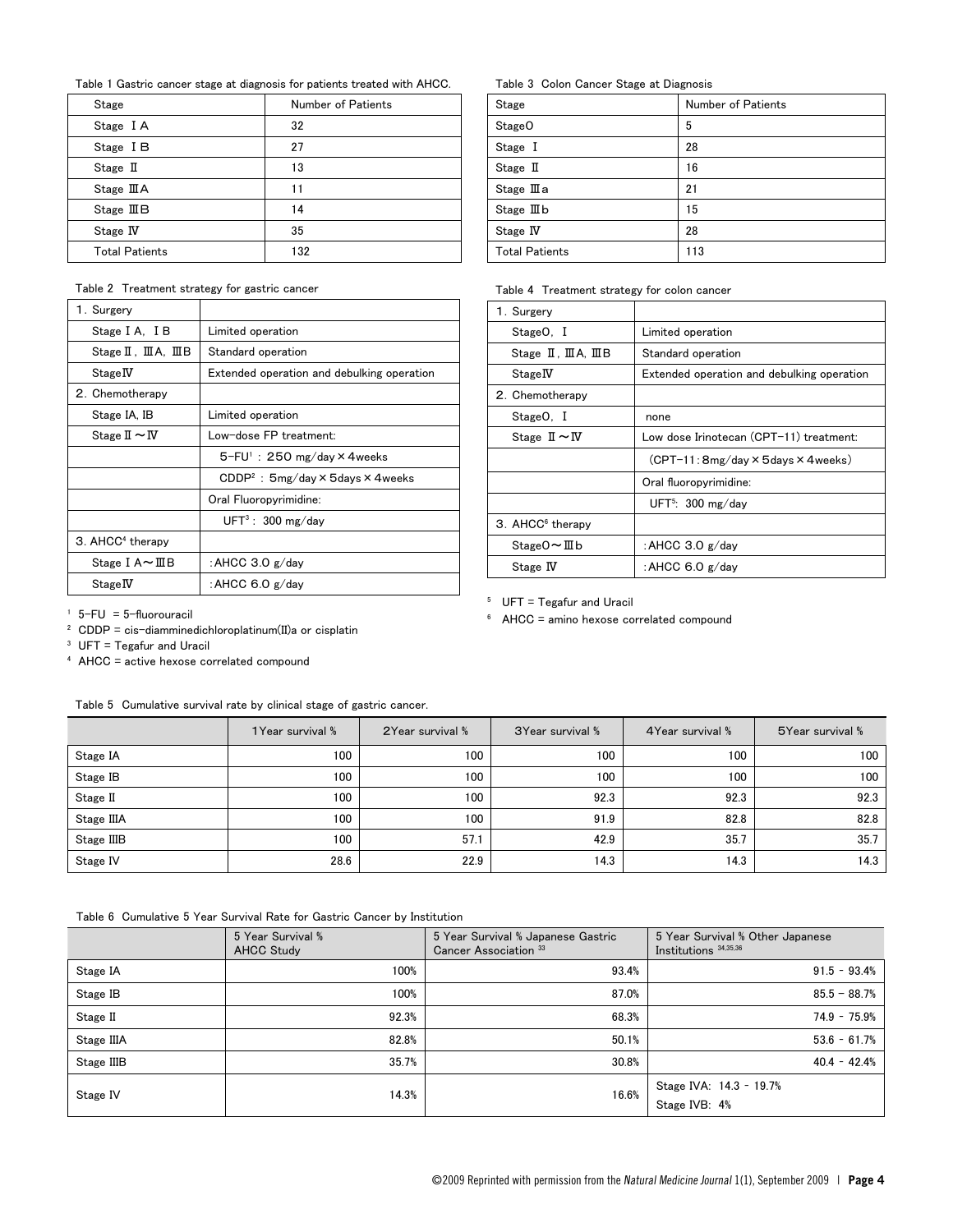#### Table 7 Cumulative survival rate by clinical stage of colon cancer.

|                    | 1 Year survival % | 2 Year survival % | 3 Year survival % | 4 Year survival % | 5 Year survival % |
|--------------------|-------------------|-------------------|-------------------|-------------------|-------------------|
| Stage <sub>O</sub> | 100               | 100               | 100               | 100               | 100               |
| Stage I            | 100               | 100               | 100               | 100               | 100               |
| Stage II           | 100               | 100               | 100               | 100               | 100               |
| Stage III A        | 100               | 100               | 100               | 95.2              | 95.2              |
| Stage IIIB         | 86.7              | 86.7              | 86.7              | 73.3              | 73.3              |
| Stage IV           | 46.4              | 28.6              | 10.7              | 10.7              | 7.1               |

Table 8 Cumulative 5 Year Survival Rates for Colon Cancer by Institution

|            | 5 Year Survival %<br><b>AHCC Study</b> | 5 Year Survival %<br>Other Japanese Institutions <sup>37, 38, 39</sup> |
|------------|----------------------------------------|------------------------------------------------------------------------|
| Stage 0    | 100%                                   | 100%                                                                   |
| Stage I    | 100%                                   | $93 - 100%$                                                            |
| Stage II   | 100%                                   | $81 - 88%$                                                             |
| Stage IIIA | 95.2%                                  | $73 - 76%$                                                             |
| Stage IIIB | 73.3%                                  | $63 - 78%$                                                             |
| Stage IV   | 7.1%                                   | $0 - 17%$                                                              |

- 1 Parkin DM, Bray F, Ferlay J, Pisani P*,* Global Cancer Statistics, 2002. *CA Cancer J Clin*. 2005;55:74–108.
- 2 Jemal A, Siegel R, Ward E, Hao Y, Xu J, Thun, MJ. Cancer Statistics, 2009. *CA Cancer J Clin* 2009;59:225-249.
- 3 Erlichman C, Fine S, Wong A, Elhakim T. A randomized trial of fluorouracil and folinic acid in patients with metastatic colorectal carcinoma. *J Clin Oncol*. 1988;6:469-475.
- 4 Shirao K, Shimada Y, Kondo H, Saito D, Yamao T, Ono H, Yokoyama T, Fukuda H, Oka M, Watanabe Y, Ohtsu A, Boku N, Fujii T, Oda Y, Muro K, Yoshida S. Phase I-II study of irinotecan hydrochloride combined with cisplatin in patients with advanced gastric cancer. *J Clin Oncol*. 1997;15:921-927.
- 5 Ohtsu A, Yoshida S, Saito D, Shimada Y, Miyamoto K, Fujii T, Yoshino M, Yoshimori M. An early phase II study of 5-fluorouracil combined with cisplatinum as a second line chemotherapy against metastatic gastric cancer. *Jpn J Clin Oncol*. 1991;21:120-124.
- 6 Wolpin BM, Mayer RJ. Systemic treatment of colorectal cancer. (NIH-PA Author Manuscript) *Gastroenterology*. 2008;134(5):1296–1310.
- 7 Thierry André, Pauline Afchain, Alain Barrier, et al. (French Oncology Research Group). Current Status of Adjuvant Therapy for Colon Cancer. *Gastrointest Cancer Res* 2007;1:90–97.
- 8 Alberts SR, Cervantes A, van de Velde CJ. Gastric cancer: epidemiology, pathology and treatment. *Ann Oncol*. 2003;14(Suppl 2):ii31-6.
- 9 Benson AB. Advanced Gastric Cancer: An Update and Future Directions. *Gastrointest Cancer Res*. 2008;2(4 Suppl):S47-53.
- 10 Manfredi S, Lepage C, Hatem C, Coatmeur O, Faivre J, Bouvier AM. Epidemiology and Management of Liver Metastases From Colorectal Cancer. *Ann Surg*. 2006;244(2):254–259.
- 11 Mayo SC, Pawlik TM. Current management of colorectal hepatic metastasis. *Expert Rev Gastroenterol Hepatol*. 2009;3(2):131-44.
- 12 National Comprehensive Cancer Network Practice Guidelines in Oncology, 2008. Colon Cancer. Available at: www.nccn.org. Accessed on August 5, 2009.
- 13 Cummings LC, Payes JD, Cooper GS. Survival After Hepatic Resection in Metastatic Colorectal Cancer: A Population-based Study*. Cancer.* 2007;109(4):718- 726..
- 14 Liu LX, Zhang WH, Jiang HC. Current treatment for liver metastases from colorectal cancer. *World J Gastroenterol.* 2003;9(2):193-200.
- 15 Choti MA, Sitzmann JV, Tiburi MF, et al. Trends in Long-Term Survival Following Liver Resection for Hepatic Colorectal Metastases. *Ann Surg*. 2002;235(6):759–766.
- 16 Reang P, Gupta M, Kohli K. Biological Response Modifiers in Cancer. *Med Gen Med*. 2006; 8(4): 33.
- 17 Borchers AT, Krishnamurthy A, Keen CL, Meyers FJ, Gershwin ME. The immunobiology of mushrooms. *Exp Biol Med* . 2008;233(3):259-76.
- 18 Jiménez-Medina E, Berruguilla E, Romero I, Algarra I, Collado A, Garrido F, Garcia-Lora A. The immunomodulator PSK induces in vitro cytotoxic activity in tumour cell lines via arrest of cell cycle and induction of apoptosis. *BMC Cancer.* 2008;24:8:78.
- 19 Kidd PM. The use of mushroom glucans and proteoglycans in cancer treatment. *Altern Med Rev.* 2000;5(1):4-27.
- 20 Oba K, Kobayashi M, Matsui T, Kodera Y, Sakamoto J. Individual patient based meta-analysis of lentinan for unresectable/recurrent gastric cancer. *Anticancer Res*. 2009;29(7):2739-45.
- 21 Nakazato H, Koike A, Saji S, Ogawa N, Sakamoto J. Efficacy of immunochemotherapy as adjuvant treatment after curative resection of gastric cancer. Study Group of Immunochemotherapy with PSK for Gastric Cancer. *Lancet.* 1994;343(8906):1122-6.
- 22 Torisu M, Hayashi Y, Ishimitsu T, et al. Significant prolongation of diseasefree period gained by oral polysaccharide K (PSK) administration after curative surgical operation of colorectal cancer. *Cancer Immunol Immunother.* 1990;31(5):261-8.
- 23 Gao Y, Zhang D, Sun B, et al. Active hexose correlated compound enhances tumor surveillance through regulating both innate and adaptive immune responses. *Cancer Immunol Immunother.* 2006; 55 (10):1258-1266.